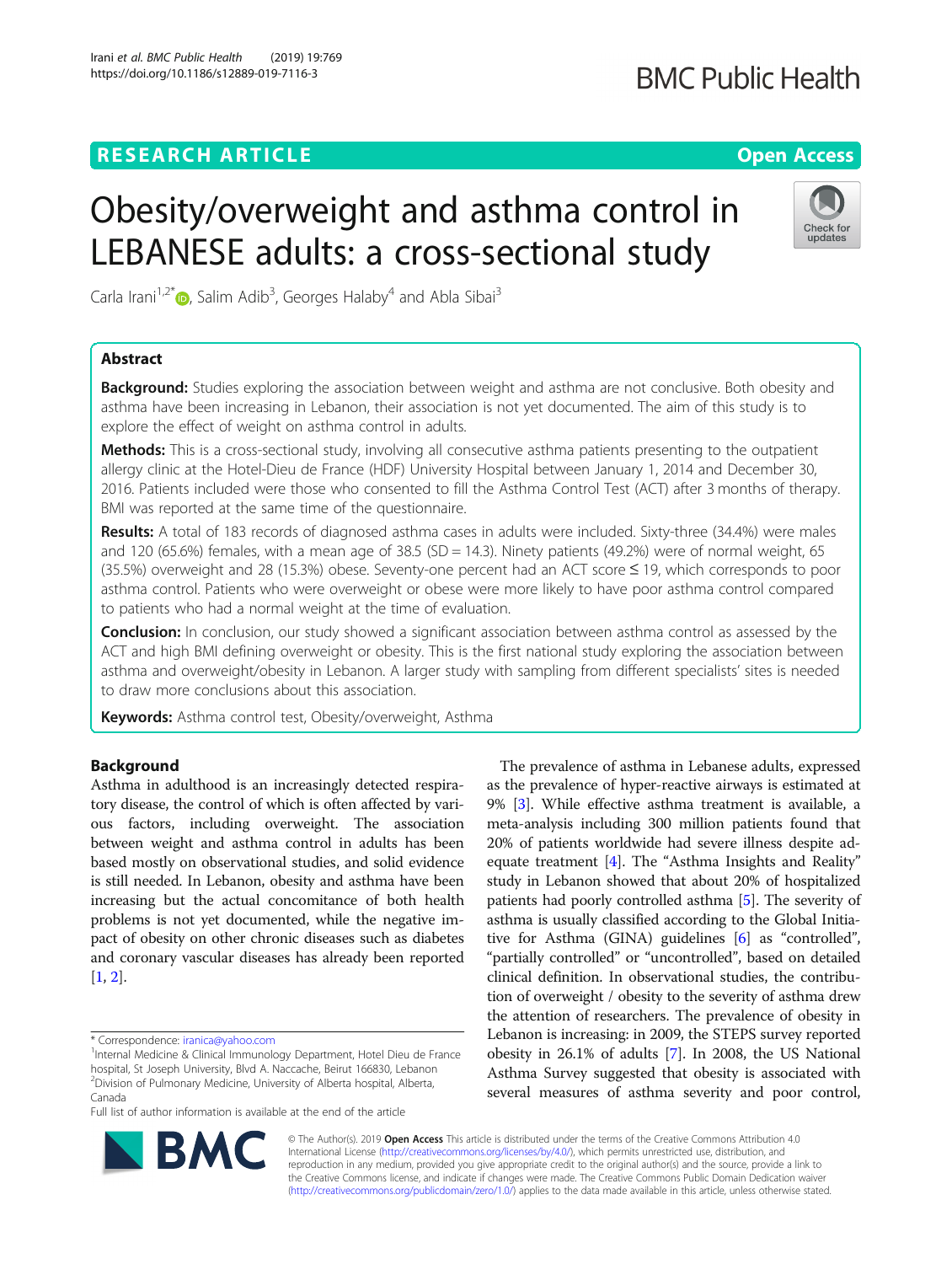including symptoms, missed work days, medication use and GINA severity classification in adults [\[8](#page-5-0)]. Findings regarding the association between obesity and asthma control are not consistent. For example, it appears that the vulnerability of obese patients may vary with the allergic or non-allergic etiology of their asthma [[9](#page-5-0)]. Some studies reject any potential link between Body Mass Index (BMI) and asthma control, and show that poorly controlled asthma may be associated with several socio-demographic factors [[10](#page-5-0)]. The aim of this study is to explore the effect of weight on asthma control in adults in Lebanon.

A conceptual model is presented below to illustrate the research questions. Figure 1.

#### **Methods**

This is a cross-sectional study involving all consecutive asthma patients presenting to the outpatient allergy clinic at the Hotel-Dieu de France (HDF) University Hospital between January 1, 2014 and December 30, 2016. Patients included were those who consented to fill a questionnaire evaluating disease control (Asthma Control Test: ACT) after 3 months of therapy. BMI was calculated after recording weight and height given by the patient when completing the questionnaire.

All included patients were 18 years of age and older when formally diagnosed with asthma according to the GINA classification, and followed-up exclusively at the HDF allergy clinic between January 1, 2014 and December 30, 2016. All participants should have received the same standard treatments as defined by the GINA guidelines [[6\]](#page-5-0). The control of their asthma was evaluated within 3 months after the prescription of the treatment. According to the GINA guidelines, a clinical evaluation is done every 3 months to decide whether to step-up or step-down therapy. Patients were excluded if they presented with heavy co-morbidities: cancer, lupus or vasculitis diseases, congenital or acquired immunodeficiency, or chronic obstructive respiratory disease (COPD) (2% of the crosssectional sample).

Overweight and obesity were defined using the Body Mass Index (BMI), as per the CDC standard definition [\[11](#page-5-0)]. Overweight represents a BMI of  $>$  = 25 kg/m<sup>2</sup> and obese is a BMI > 30 kg/m<sup>2</sup>. Lower BMIs represent "normal weight".

The outcome of interest was "asthma control" measured with the Asthma Control Test (ACT) that is specifically conceived to assess the level of asthma control in patients treated according to the GINA guidelines (GINA 2015) [[12](#page-5-0)]. The ACT is a 5-item self-administered questionnaire previously validated in Arabic [[13\]](#page-5-0). The sum of answers ranges from 5 to 25, with higher scores reflecting better asthma control. These scores are divided as follows: "uncontrolled" (scores 5–19) or "controlled" (20–24) asthma. The score of 25 indicates an optimal level of control [[14](#page-5-0)]. For the purposes of this analysis, patients with an optimal score were included in the "controlled" group. Control variables belonged to 2 categories:

- a. Socio-demographic factors: age  $(\leq 45$  and  $> 45$  years old); gender; level of education (2 categories: undergraduate, post-graduate)
- b. Health-related factors: Tobacco use (2 categories: none ever, past/current smokers for tobacco and/or waterpipe); compliance with treatment (yes/no), history of allergic sensitization (measured by skintest or specific respiratory IgE assay); history of childhood asthma (yes/no)

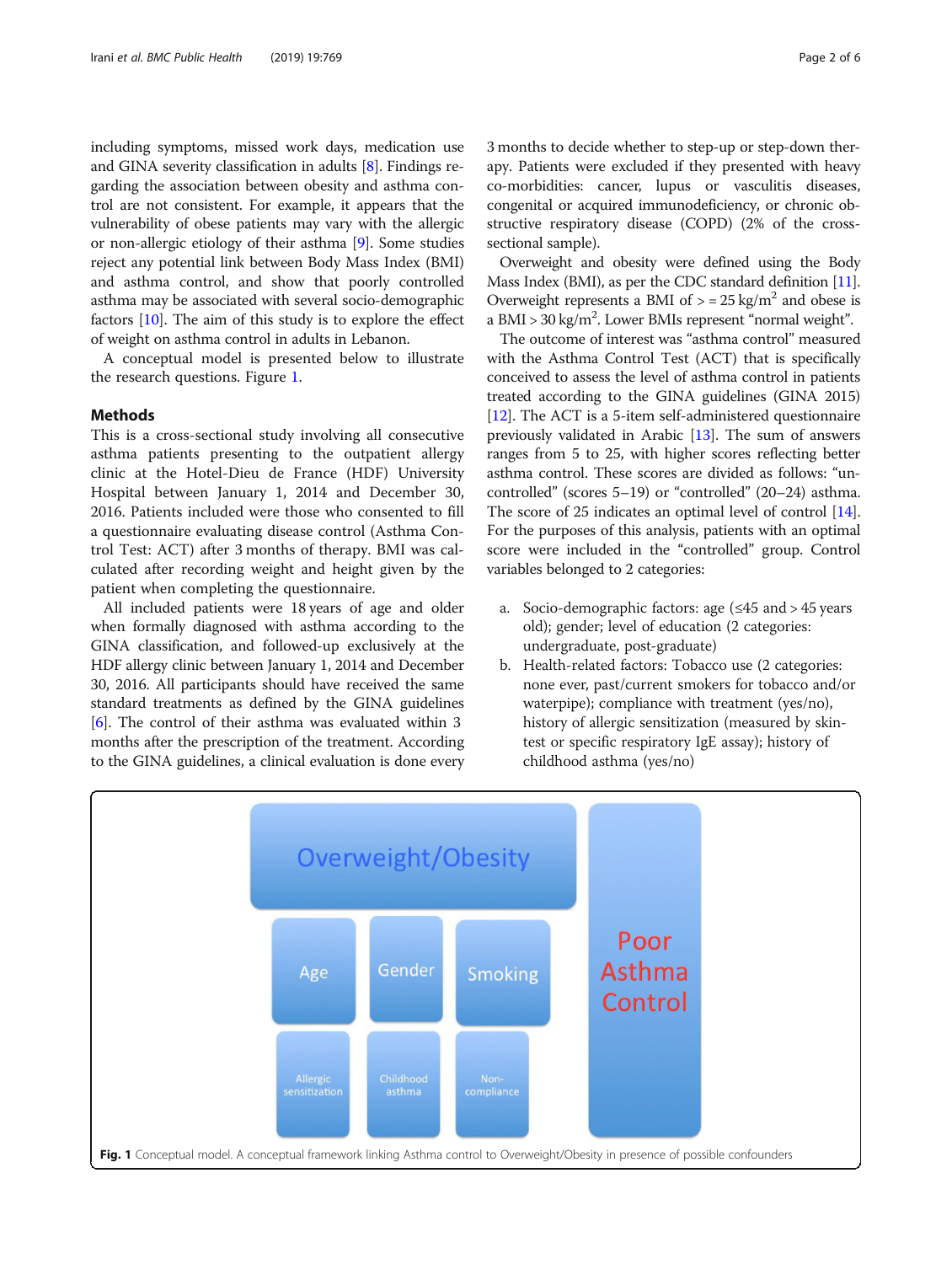#### Statistical analysis

Data analysis was performed on SPSS software version 23. A descriptive analysis was done using the counts and percentages for categorical variables and mean and standard deviation for continuous measures. The Student t-test was used to compare the means of continuous variables between two groups. For comparison between categorical variables, the chi-square and Fisher exact tests were used. Two backward logistic regressions were conducted, taking the good vs poor asthma control as the dependent variable and taking the BMI as a continuous variable in the first regression and taking it as a categorical variable in the second regression. All other variables that showed a  $p < 0.2$  in the bivariate analysis were also taken as independent variables in the multivariable analysis models. A P-value less than 0.05 was considered significant in all cases.

#### Ethical considerations

The project was approved by the Hotel-Dieu de France (HDF), St Joseph University ethical committee and the IRB committee at the American University of Beirut (AUB). The medical records examined were kept in a private storage area, and the chart review was done confidentially. Informed consent to contribute to research is a routine procedure at HDF, and only data from those who signed a consent were included.

#### Results

A total of 183 records of diagnosed asthma cases in adults were available for analysis during the study period. Of those, 63 (34.4%) were males and 120 (65.6%) females, with a mean age of  $38.5$  (SD = 14.3). Based on the BMI, 90 (49.2%) patients were of normal weight at the time of evaluation of control by ACT, 65 (35.5%) were overweight and 28 (15.3%) were obese. For the analysis, we combined the overweight and obese. Only 13.1% were current smokers, and 76.5% had graduate or postgraduate degrees. Allergic sensitization was present in 79.2% of cases, and 68.3% did not report any childhood asthma. (Table 1).

#### Bivariate analysis

The results of the bivariate analysis, taking good vs poor asthma control as the dependent variable, showed that a significantly higher mean BMI was found in patients with a poor asthma control compared to those with a good asthma control (26.37 vs 24.03), whereas a significantly higher percentage of patients who were compliant to treatment had good asthma control compared to those who were non-compliant to treatment (66.04% vs 46.15%).

When dividing the BMI into categories, a significantly higher percentage of patients who had a normal BMI had good asthma control (78.8% vs 36.9%), whereas a

| Page 3 of 6 |  |
|-------------|--|
|-------------|--|

|              | <b>Table 1</b> Sociodemographic and other characteristics of |  |
|--------------|--------------------------------------------------------------|--|
| participants |                                                              |  |

| Variables                                     | Total<br>$N = 183$<br>n (%) |  |
|-----------------------------------------------|-----------------------------|--|
| Age                                           |                             |  |
| $18 - 45$                                     | 110 (60.10)                 |  |
| > 45                                          | 73 (39.9)                   |  |
| Gender                                        |                             |  |
| Females                                       | 120 (65.57)                 |  |
| Males                                         | 63 (34.42)                  |  |
| Graduate studies* (yes)                       | 135 (73.77)                 |  |
| Health related characteristics                |                             |  |
| Allergic sensitization** (yes)                | 147 (80.32)                 |  |
| Childhood asthma (yes)                        | 58 (31.69)                  |  |
| Smoking status (cigarettes or waterpipe (Yes) | 41 (22.40)                  |  |
| Compliance with treatment^ (yes)              | 117 (63.93)                 |  |
| Clinical Profile                              |                             |  |
| Body Mass Index (BMI) categories              |                             |  |
| Normal weight $(BMI < 25)$                    | 90 (49.2)                   |  |
| Overweight $(25 \leq BMI < 30)$               | 65 (35.5)                   |  |
| Obese (BMI $\geq$ 30)                         | 28 (15.3)                   |  |

\*Any graduate studies after high school

\*\* Allergic sensitization confirmed by skin testing or specific IgE measurement ^Compliance is evaluated by number of refills for medication as well as direct interviewing

higher percentage of patients who were overweight (43.8% vs 15.4%) or obese (19.2% vs 5.8%) had poor asthma control (Table [2\)](#page-3-0).

#### Mutlivariable analysis

The results of a first logistic regression taking the good vs poor\* asthma control as the dependent variable and taking the body mass index as a continuous variable, showed that a higher BMI  $(ORa = 0.839)$  was significantly associated with a poor asthma control. In addition, females (ORa = 0.531) had a poorer asthma control compared to their male counterparts, whereas being compliant to treatment (ORa = 1.848) was associated with a good asthma control (with the last two associations tending to significance) (Table [3,](#page-3-0) Model 1).

A second logistic regression taking the good vs poor asthma control as the dependent variable and taking the body mass index as a categorical variable, showed that being overweight (BMI between 25 and less than 30) (ORa = 0.155) or obese (BMI  $\geq$ 30) (ORa = 0.131) compared to a normal BMI were associated with a poor asthma control. Being compliant to treatment (ORa = 1.882) was associated with a good asthma control, with this association tending to significance  $(p = 0.087)$  (Table [3](#page-3-0), Model 2).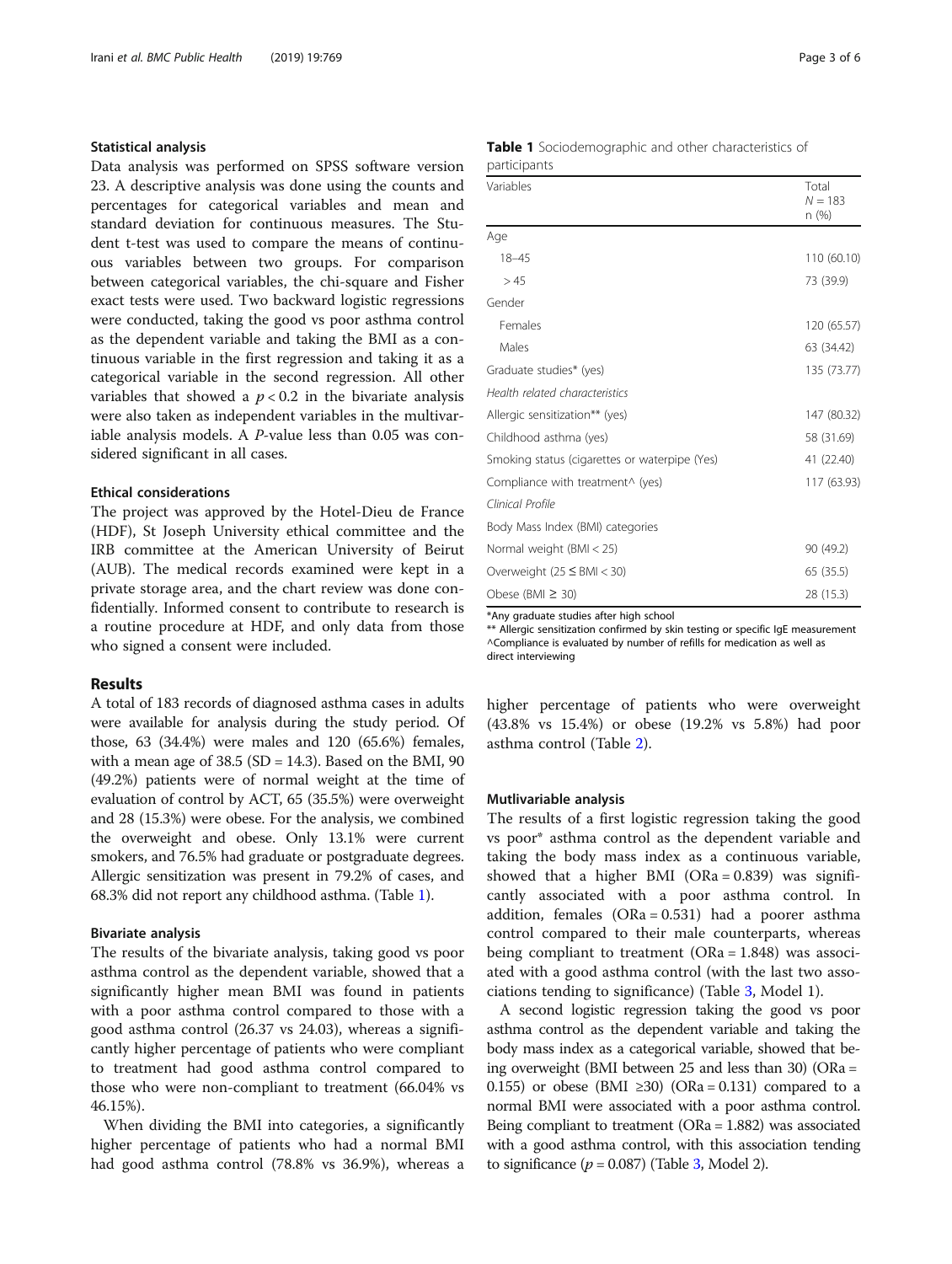| Variables                             | Poor Asthma      | Good Asthma      | $p$ -value* |
|---------------------------------------|------------------|------------------|-------------|
|                                       | Control          | Control          |             |
|                                       | ACT≤19           | ACT > 19         |             |
|                                       | $n = 130$        | $n = 53$         |             |
| Age category                          |                  |                  |             |
| $\leq$ 45 years old                   | 88 (67.69)       | 42 (32.31)       | 0.193       |
| > 45 years old                        | 41 (77.36)       | 12 (22.64)       |             |
| Gender                                |                  |                  |             |
| Females                               | 90 (69.23)       | 30 (56.6)        | 0.103       |
| Males                                 | 40 (30.77)       | 23 (43.44)       |             |
| Body Mass Index (continuous variable) | $26.37 \pm 3.94$ | $24.03 \pm 3.21$ | < 0.001     |
| Body Mass Index categories            |                  |                  | < 0.001     |
| Normal $(BMI < 25)$                   | 48 (36.9%)       | 41 (78.8%)       |             |
| Overweight $(25 \leq BMI < 30)$       | 57 (43.8%)       | 8 (15.4%)        |             |
| Obese (BMI $\geq$ 30)                 | 25 (19.2%)       | 3(5.8%)          |             |
| Graduate studies (yes)                | 88 (67.69)       | 37 (69.81)       | 0.286       |
| Allergy (yes)                         | 102 (79.07)      | 44 (83.02)       | 0.486       |
| Childhood asthma (yes)                | 41 (31.54)       | 17 (32.08)       | 0.944       |
| Smoking (yes)                         | 31 (23.85)       | 10 (18.87)       | 0.184       |
| Compliance (yes)                      | 60 (46.15)       | 35 (66.04)       | 0.015       |

<span id="page-3-0"></span>Table 2 Bivariate analysis of the outcome "Poor Asthma Control" with covariates

\*Numbers in bold indicate significant p-values

#### **Discussion**

Increased BMI has been associated with poor asthma control in multiple studies, yet the association is complex and conflicting results are shown in different studies. The effect of age on poor asthma control in adults have shown that older age is usually associated with more severe asthma and poorer control because of the presence of other comorbidities. This was not the case in our study where younger age  $\leq$  45 had poorer disease control compared to older age. This may have been due to a selection bias since the mean age of our population is 38.5. This is most likely due to the fact that the population is selected from an allergy clinic where the

population is in general younger. Indeed, in our study 80% of the patients showed aeroallergen sensitization, which is as well a selection bias. Allergic sensitization was not significantly associated with higher BMI or poorer asthma control: in both controlled and uncontrolled asthmatics, the percentage of allergic patients was much higher than the non-allergic. As far as gender, studies have shown that females are more likely to have poor disease control compared to males [[15\]](#page-5-0). In our study, we had a higher percentage of females (65.57%) than males. Even though their association with poor asthma control was almost significant with females being more likely to have poorer control than males, the

|  |  | Table 3 Multivariable analysis |  |
|--|--|--------------------------------|--|
|--|--|--------------------------------|--|

Variable **1988** Confidence Interval **p-value** Adjusted odds ratio 95% Confidence Interval Model 1: Logistic regression taking the good vs poor<sup>a</sup> asthma control as the dependent variable and taking the body mass index as a continuous variable. Gender (males<sup>a</sup> vs females) **0.078** 0.531 0.263 1.074 Body Mass Index 0.001 0.839 0.756 0.930 Compliance to treatment (no<sup>a</sup> vs yes) 0.085 1.848 0.919 3.714 Model 2: Logistic regression taking the good vs poor<sup>a</sup> asthma control as the dependent variable and taking the body mass index as a categorical variable. Compliance to treatment (no<sup>a</sup> vs yes) 0.087 1.882 0.912 3.884 Body Mass Index overweight category compared to normal  $\leq 0.001$  0.155 0.062 0.389 Body Mass Index obese category compared to normal and  $0.002$  0.131 0.035 0.035 0.485

<sup>a</sup> Reference group

Variables entered in Model 1: age, gender, compliance to treatment, Body Mass Index

Variables entered in Model 2: age, gender, compliance to treatment, Body Mass Index categories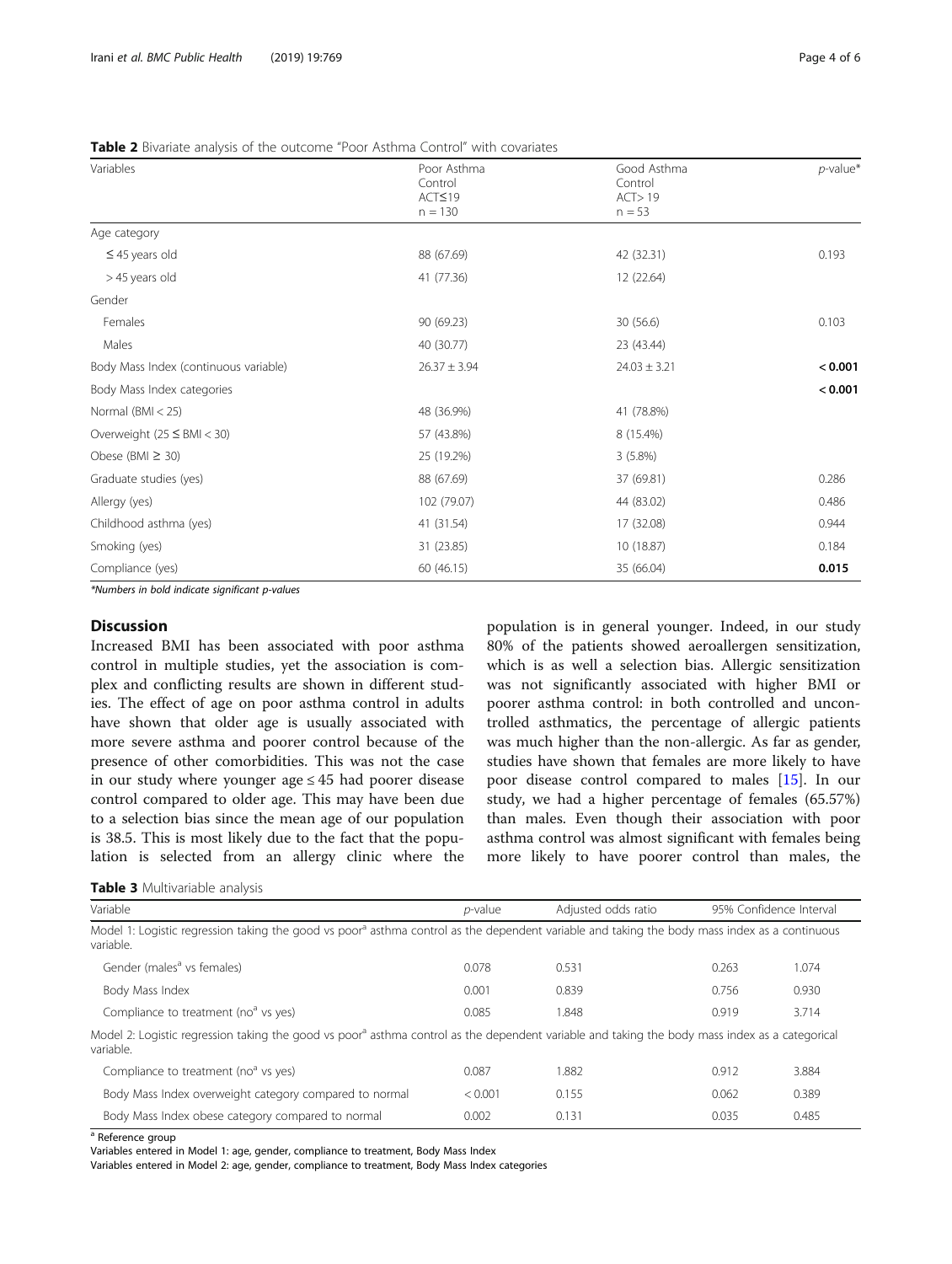association with higher BMI was not statistically significant; indeed, we had almost the same number of female patients being of normal weight or overweight/obese. In the western world, it seems that females are more likely to be overweight [[16\]](#page-5-0). Generally, this is not true in Lebanon where females are more concerned about their weight and body image [[17\]](#page-5-0). Gender did not significantly affect the association between poor asthma control and BMI. The association with higher BMI was significant, where patients who have a graduate or postgraduate degree are more likely to have a higher BMI compared to patients who were undergraduates, but this association is still being studied to further strengthen this notion [[18\]](#page-5-0). The association between graduate studies and poor asthma control was barely significant in the bivariate analysis of this study, even though almost 68% of patients who had graduate or postgraduate degrees, had poor asthma control as defined by the ACT. The presence of childhood asthma is not, in general, a risk factor for poor disease control in adulthood. There are no conclusive studies showing that the history of childhood asthma is associated with poor disease control in adults. Conversely, few studies have shown that a patient with a history of childhood asthma may be more aware of asthma management and therefore better controlled. Recent pediatric asthma guidelines include inhaled rather than oral corticosteroids for childhood asthma, therefore limiting the effect of treatment-induced weight gain in asthmatic. Our study showed no significant association between the history of childhood asthma with neither higher BMI nor poor asthma control. In our study, only 22% of our patients were cigarette or waterpipe smokers. This is a main selection bias and does not reflect the prevalence of cigarette or waterpipe smokers among the Lebanese population. One possible explanation may be that since we have a higher percentage of uncontrolled asthmatics, those prefers to avoid smoking since it will worsen their respiratory symptoms and exacerbate their asthma, although studies showed that allergic or asthmatic patients do not avoid smoking [\[19](#page-5-0)]. In our study, smoking was not associated with higher BMI, neither with poor asthma control. Again this may be due to a low percentage of smokers among our population. A study we previously conducted to explore the effect of parental smoking on asthma exacerbation of their children showed that only 28% of parents were smokers [[20](#page-5-0)]

Adherence to asthma therapy is the subject of numerous publications in developed countries [[21\]](#page-5-0). In general, adherence to therapy may vary across cultures but it is a fact that non-compliance to therapy is associated with poor asthma control [[22\]](#page-5-0). Therefore, medical authorities in developed countries devote a lot of resources on asthma education in an attempt to overcome the factors associated with non-

.

adherence. Among those factors are: patients' beliefs and goals, lack of time given by physicians to explain and supervise inhaler techniques, economic problems and much more. Social desirability bias should be taken into account, because the treating physician or his clinic assistant assessed adherence to therapy. In our study, compliance was found to be present in approximately 64% of cases; there was no association with higher BMI, but it seemed that noncompliant patients have poor asthma control.

This study has several limitations. First, it is crosssectional, thereby introducing a potential selection bias. Another limitation of this study design is that it can investigate an association between overweight/obesity and poor asthma control but it cannot prove causal mechanisms. Since the study population is from a single allergy clinic, this may lead to selection bias. However, clinical information was collected at the time of the clinic visit, thus reducing recall bias. The last limitation is the fact that the follow-up was done at 3 months after the initiation or the adjustment of the therapy, our plan is to extend the follow-up over a longer period.

#### Conclusion

In conclusion, our study showed a significant association between poor asthma control as assessed by the Asthma Control Test and high BMI defining overweight or obesity. A larger study with sampling from different specialists' sites is needed to draw more conclusions about this association.

#### Abbreviations

ACT: Asthma Control Test; AUB: American University of Beirut; BMI: Body Mass Index; CDC: Centers for Disease Control; GINA: Global Initiative on Asthma; HDF: Hotel Dieu de France

#### Acknowledgements

Not applicable.

#### Authors' contributions

All listed authors contributed to the achievement of the manuscript according to the authorship guidelines. Carla Irani: CI: data collection, writing of the manuscript, statistical analysis. Salim Adib: SA: continuous evaluation and correction, advise for structure of the study, statistical analysis support. Georges Halaby GH: support in litterature review. Abla Sibai AS: Major support in study design, continuous evaluation and correction, satistical analysis support. All authors have read and approved the manuscript.

#### Funding

The study was self-funded.

#### Availability of data and materials

"The datasets used and/or analysed during the current study available from the corresponding author on reasonable request."

#### Ethics approval and consent to participate

The study recieved approval from the IRB at AUB and ethical committe of Hotel Dieu de France hospital, St Joseph university. Patients signed an informed consent when they filled the Asthma control test questionnaire.

#### Consent for publication

Consent to publish patient data is Not applicable.